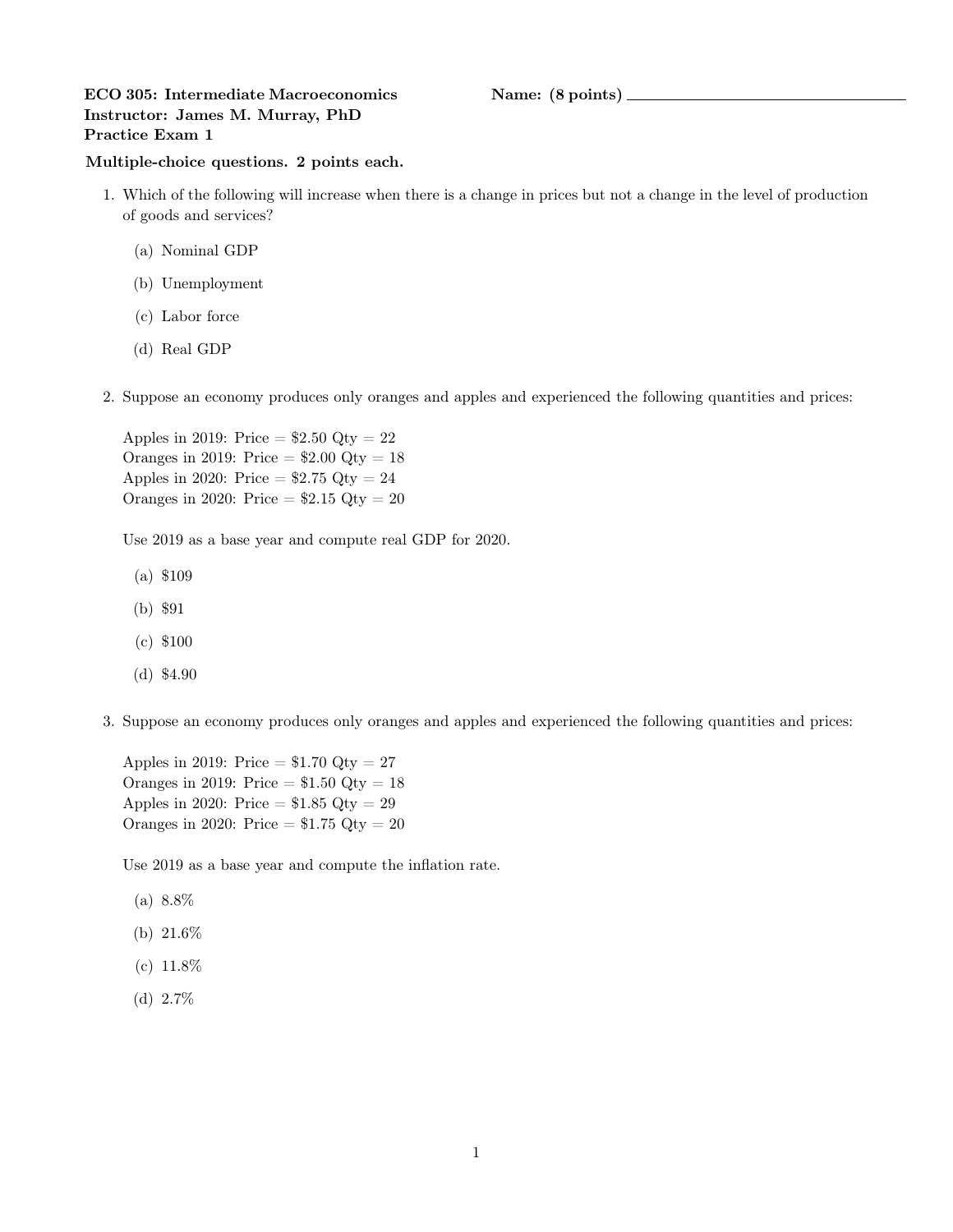- 4. Which of the following is a measure of the aggregate price level in the economy?
	- (a) Gross domestic product
	- (b) Nominal GDP
	- (c) GDP deflator
	- (d) Real GDP
- 5. Frictional unemployment can result from which of the following?
	- (a) A persistent mismatch between the skills and characteristics of workers and the requirements of the jobs.
	- (b) A slow down of the economy
	- (c) Rising and falling inflation
	- (d) Normal process of searching for jobs
- 6. Suppose the working-age population of a fictional economy can be described as follows:
	- 15 people are retired
	- 60 have full-time employment
	- 20 have part-time employment
	- 10 are looking for employment but not currently employed
	- 12 would like employment but are not looking for employment because they think no jobs are available

What is the unemployment rate?

- (a) 8.6%
- (b)  $11.1\%$
- (c) 21.6%
- (d) 18.8%
- 7. Which of the following people would be included in the labor force?
	- (a) Someone who was laid off during the recession and isn't looking for jobs because they think no jobs are available.
	- (b) A young person who won the lottery and decided to quit their job and never work again.
	- (c) Someone who lost their job when their business closed and decided to hold off working while they return to school.
	- (d) Someone who was fired for incompetence from their job in a manufacturing plant and is looking for another job.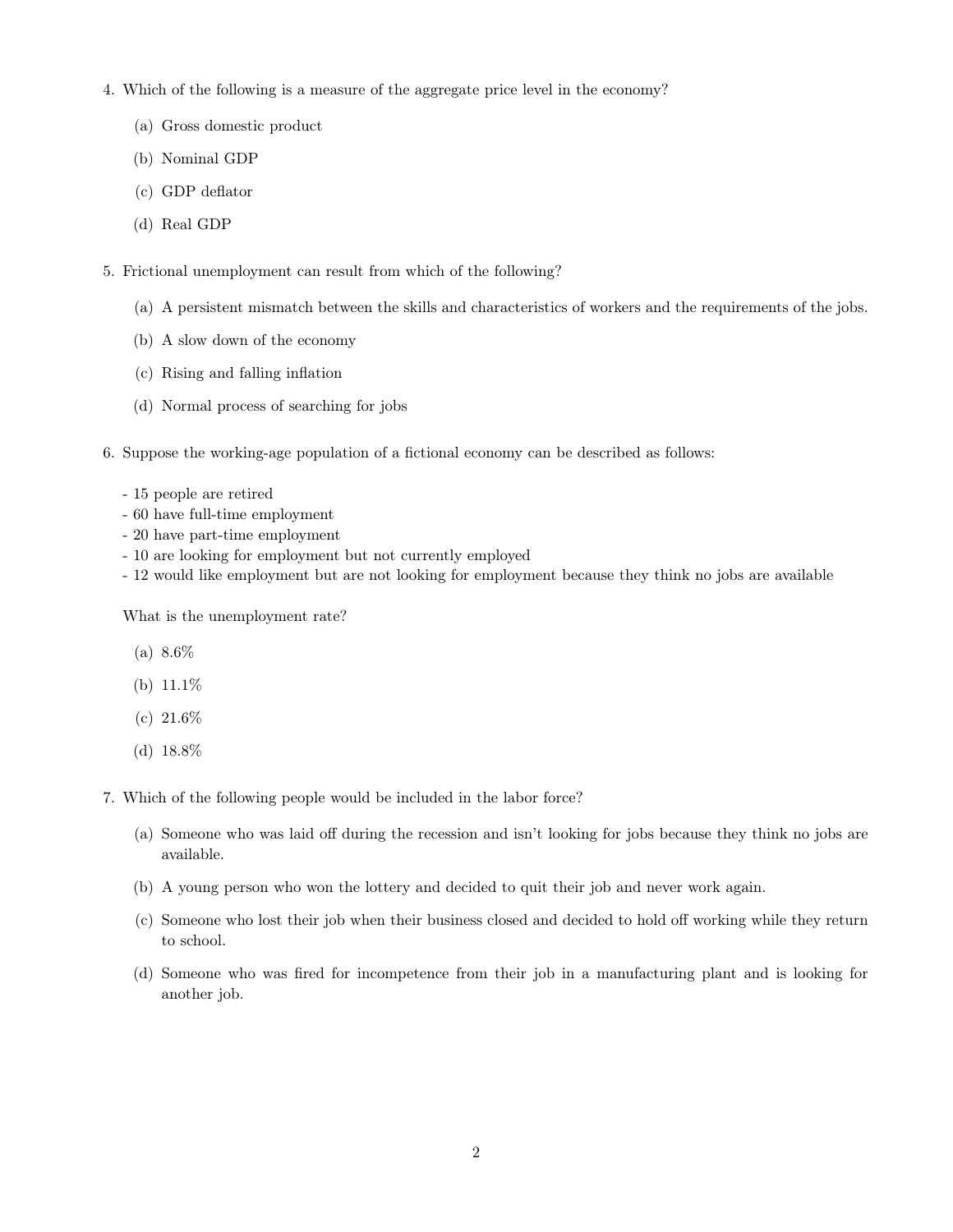- 8. Which of the following is a true description of the substitution effect when there is an increase in wage?
	- (a) An increase in wage makes consumption more expensive, so consumers work more and consume less.
	- (b) An increase in wage is an increase in the price of leisure, so consumers decide to enjoy less leisure and more consumption.
	- (c) An increase in wage is an increase in income, so consumers enjoy more leisure and more consumption.
	- (d) An increase in wage makes decreases the price of leisure, so consumers decide to enjoy more leisure and less consumption.
- 9. If there is a decrease in wages, what is the expected impact on consumption, leisure, and labor supply?
	- (a) Consumption, leisure, and labor supply all decrease.
	- (b) Consumption decrease, leisure increases, and labor supply decreases.
	- (c) Consumption is indeterminate, leisure decreases, labor supply increases
	- (d) Consumption decreases, leisure and labor supply are indeterminate.
- 10. Which of the following causes a parallel outward shift of the budget constraint in the consumption and leisure model?
	- (a) Decrease in wages
	- (b) Increase in wages
	- (c) Decrease in firms' profits
	- (d) Decrease in lump-sum taxes
- 11. As a consumer enjoys more leisure while keeping utility constant, moving rightward and downward along an indifference curve, which of the following is true?
	- (a) Marginal utility of leisure and marginal utility consumption both decrease.
	- (b) Marginal utility of leisure increases and marginal utility of consumption decreases.
	- (c) Wage increases
	- (d) Marginal utility of leisure decreases and marginal utility of consumption increases.
- 12. Which of the following represents the optimal labor demand decision?
	- (a) Marginal product of labor  $=$  wage
	- (b) (Marginal utility of leisure)/(Marginal utility of consumption) = wage
	- $(c)$  Marginal product of capital = Marginal product of labor
	- (d) Marginal utility of leisure  $=$  wage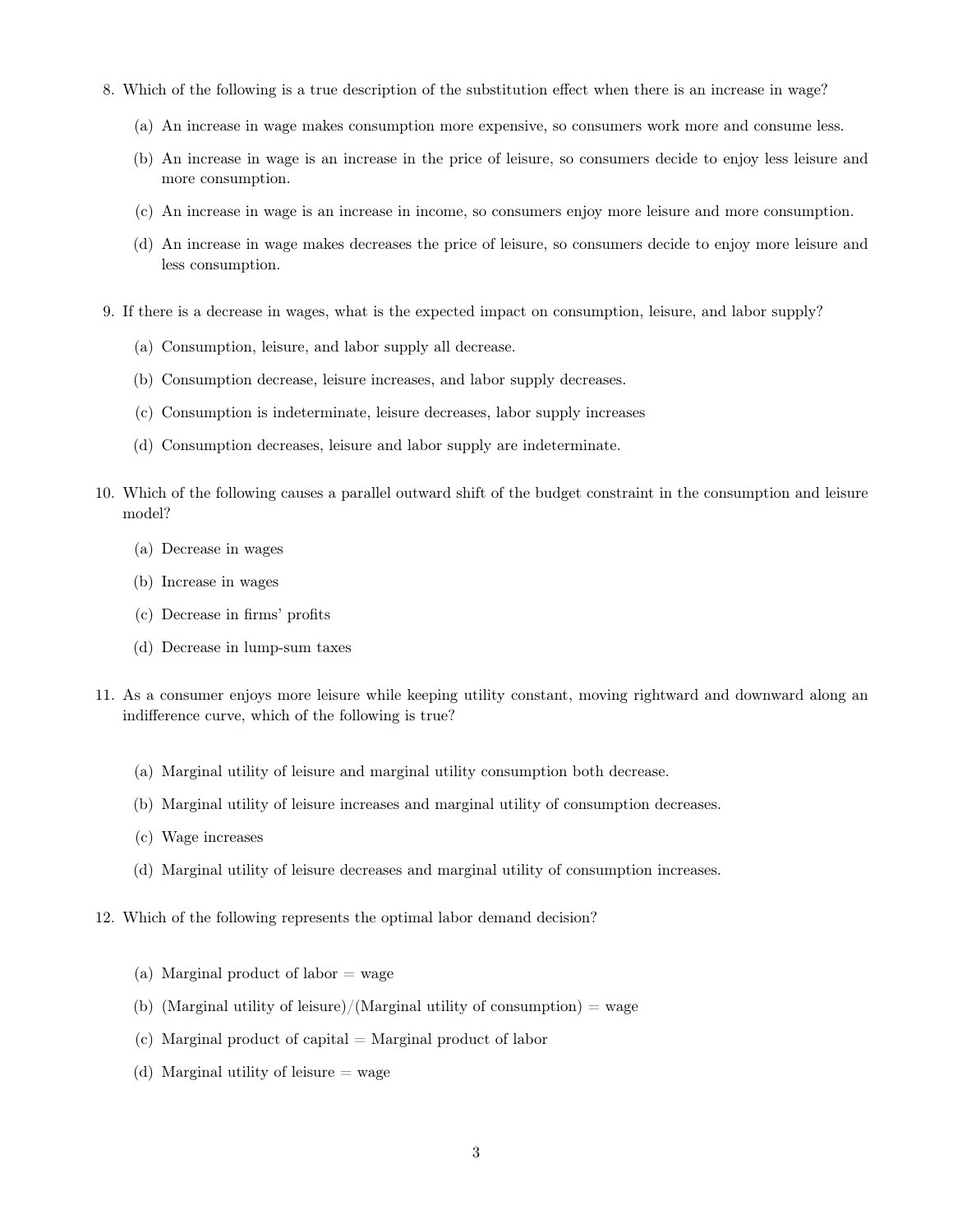- 13. Which variable(s) are under the control of the representative firm?
	- (a) quantity of labor hired
	- (b) quantity of labor hired and the wage
	- (c) quantity of labor hired, wage, and technology
	- (d) wage
- 14. Which of the following is the objective of the social planner's problem?
	- (a) Determine the utility maximizing choice for government expenditures based on production possibilities in the economy.
	- (b) Determine the profit maximizing choices for consumption and leisure based on the wage.
	- (c) Determine the utility maximizing choices for consumption and leisure based on wages, taxes, and profits.
	- (d) Determine the utility maximizing choices for consumption and leisure based on production possibilities in an economy.
- 15. What is the slope of the production possibilities frontier in the social planner model?
	- (a)  $-1^*$  MU leisure / MU consumption
	- (b)  $-1*MP$  labor
	- $(c) -1^*$ wage
	- (d)  $-1^*$  MU leisure / MU consumption  $*$  wage
- 16. Which of the following is a result of a decrease in government expenditures on the socially optimal outcome?
	- (a) Increase in consumption, increase in leisure
	- (b) Increase in consumption, no change in leisure
	- (c) Increase in consumption, indeterminate change in leisure
	- (d) Decrease in consumption, decrease in leisure
- 17. Which of the following is a result of an improvement in technology that increases labor productivity on the socially optimal outcome?
	- (a) Increase in consumption, decrease in leisure
	- (b) Increase in consumption, increase in leisure
	- (c) Decrease in consumption, indeterminate change in leisure
	- (d) Increase in consumption, indeterminate change in leisure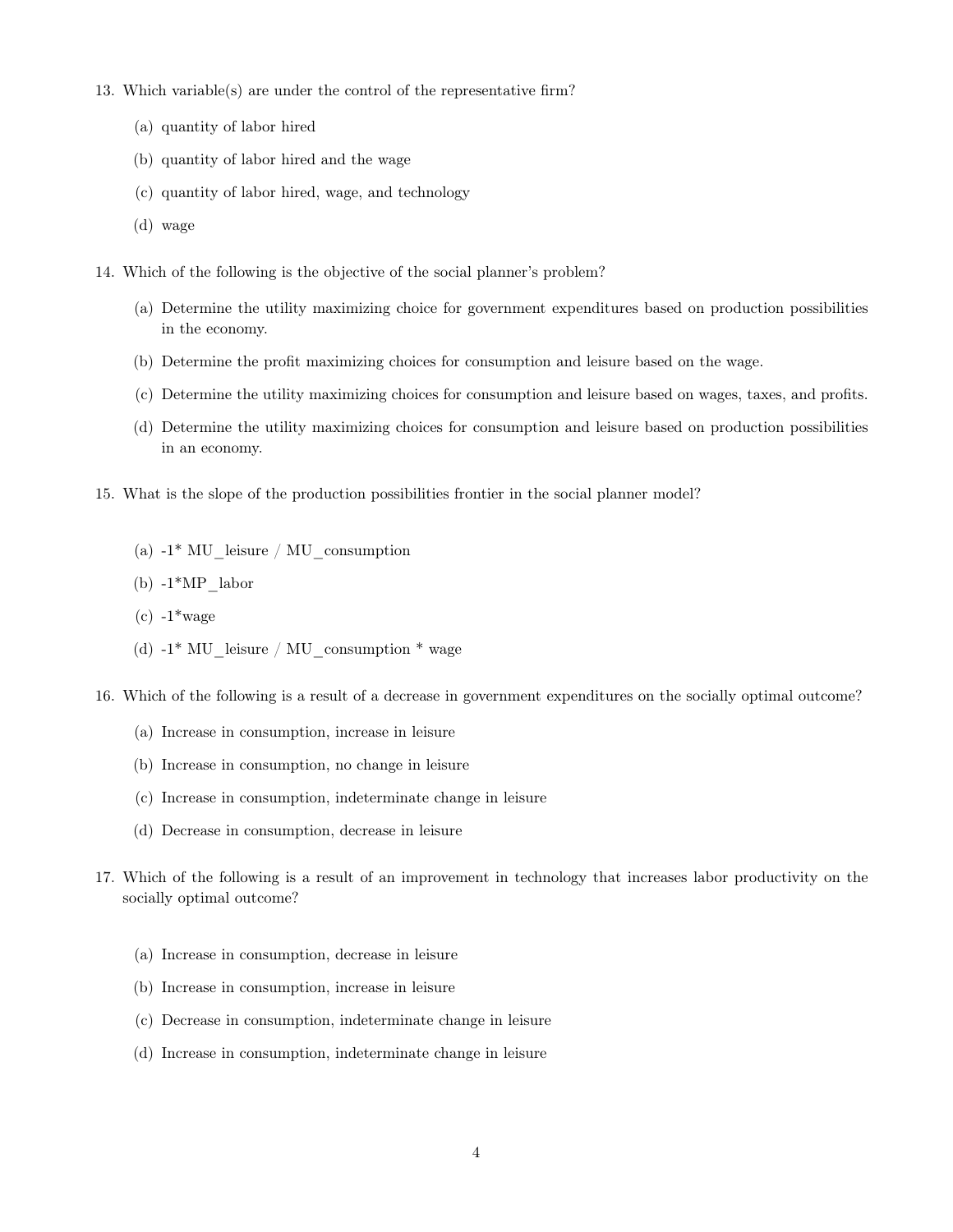- 18. What is the impact of a decrease in the savings rate in the Solow growth model?
	- (a) Long-run consumption increases and long-run capital increases
	- (b) Long-run capital increases and output increases
	- (c) Long-run capital decreases and output decreases
	- (d) Long run capital decreases and output increases
- 19. Suppose there is a decrease in the population growth rate. Which of the following is a prediction of the Solow growth model?
	- (a) An increase in both the long-run level of capital per worker and output per worker.
	- (b) A decrease in the long-run level of output per worker.
	- (c) A decrease in the long-run level of capital per worker.
	- (d) A decrease in both the long-run level of capital per worker and the long-run output per worker.
- 20. Which of the following causes a decrease in output per worker in the Solow growth model?
	- (a) Decrease in capital depreciation rate
	- (b) Increase in capital depreciation rate
	- (c) Improvement in technology
	- (d) Decrease in population growth rate
- 21. Which of the following causes an upward pivot in the curve illustrate the evolution of capital per worker in the Solow growth model?
	- (a) Increase in consumption
	- (b) Increase in the labor force
	- (c) Improvement in technology
	- (d) Increase in the capital depreciation rate
- 22. Which of the following is a prediction of the Solow growth model?
	- (a) Growth in output per worker is lower for countries with higher savings rates.
	- (b) Capital stock per worker grows faster with a larger labor force.
	- (c) Poor countries eventually catch up to rich countries
	- (d) Poor countries never catch up to rich countries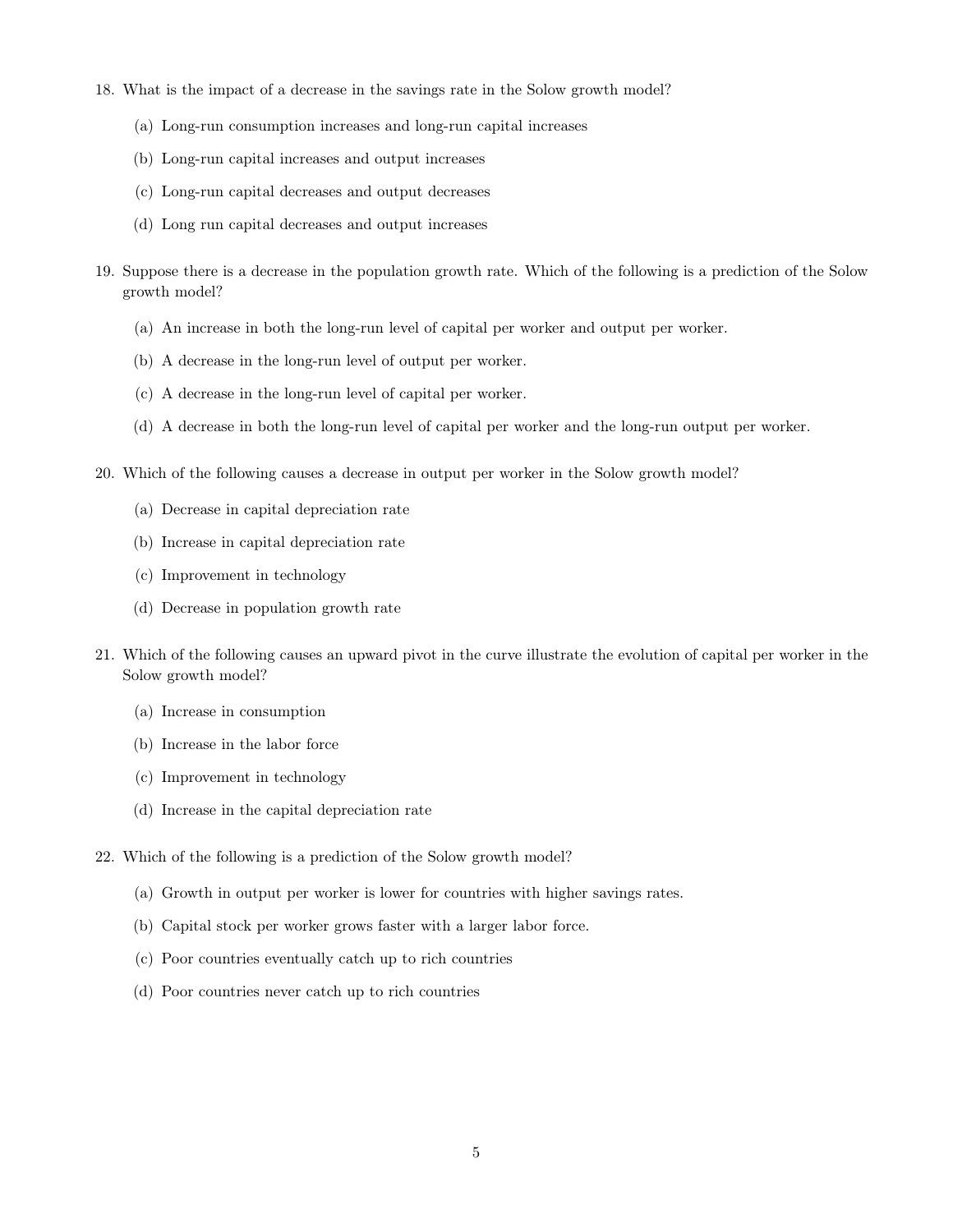## Short-answer problem-solving questions. 5 points each.

23. Suppose an economy produces only automobiles and trains and experiences the following quantities and prices:

Automobiles in 2019: Price  $= $10,000$  Qty  $= 220$ Trains in 2019: Price =  $$120,000$  Qty = 15

Automobiles in 2020: Price  $= $11,000$  Qty  $= 240$ Trains in 2020: Price =  $$125,000$  Qty = 18

Use 2019 as a base year and compute the growth rate of real gross domestic product from 2019-2020.

24. Suppose an economy produces only automobiles and trains and experiences the following quantities and prices:

Automobiles in 2019: Price  $= $10,000$  Qty  $= 220$ Trains in 2019: Price =  $$120,000$  Qty = 15

Automobiles in 2020: Price  $= $11,000$  Qty  $= 240$ Trains in 2020: Price =  $$125,000$  Qty = 18

Use 2019 as a base year and compute the rate if inflation from 2019-2020.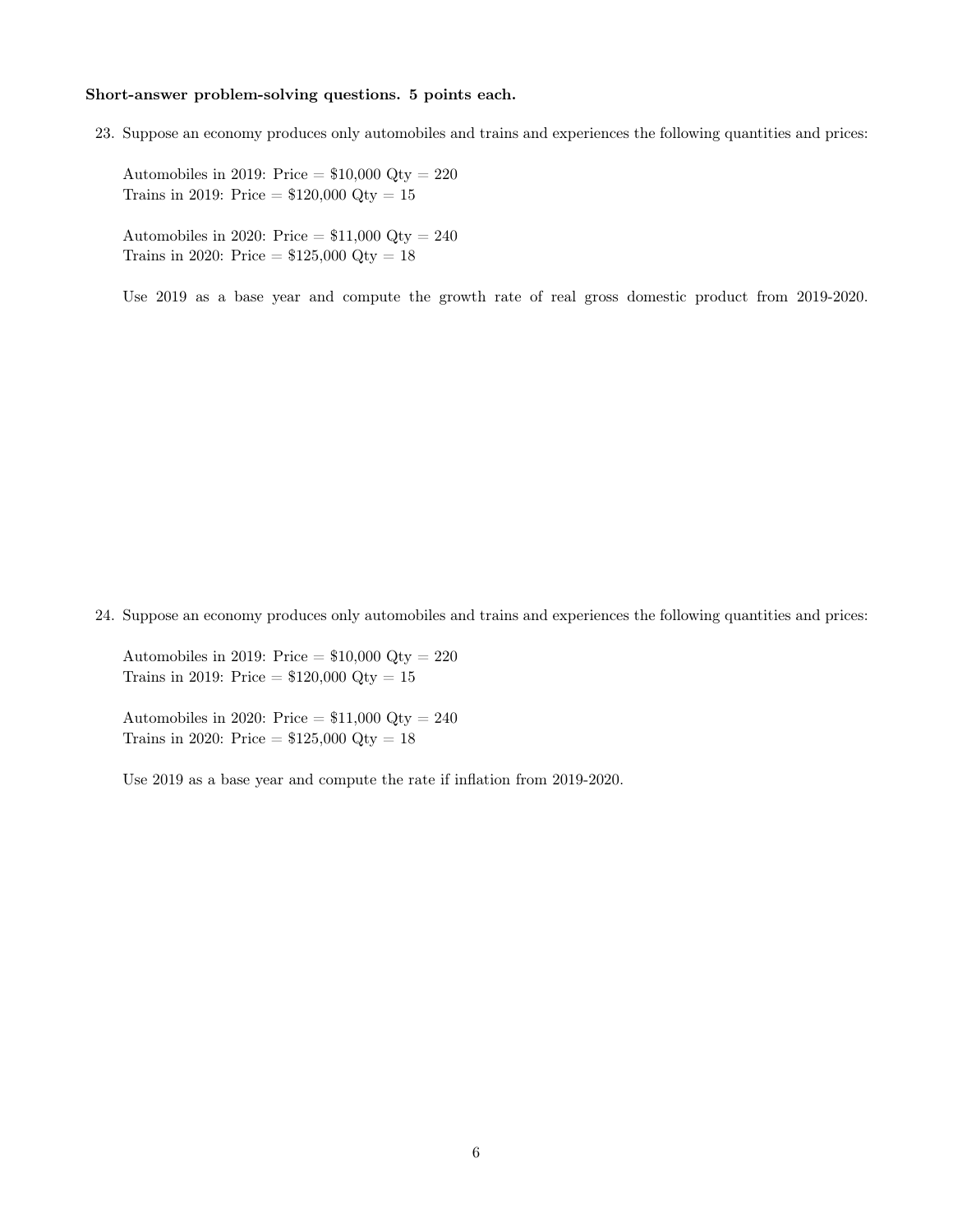25. Suppose declines in the stock market leads to a decrease in consumer's non-labor income. Describe and illustrate consumers' optimal choices for consumption, leisure, and labor supply. If any effect is indeterminate, explain why.

26. Suppose there is a decrease in demand for labor which causes a decrease in the real wage. Describe and illustrate consumers' optimal choices for consumption, leisure, and labor supply. Also describe and illustrate the income and substitution effects.

27. Suppose there is an improvement in technology that makes labor more productive. Describe and illustrate the impact on producers' decisions for labor demand and production.